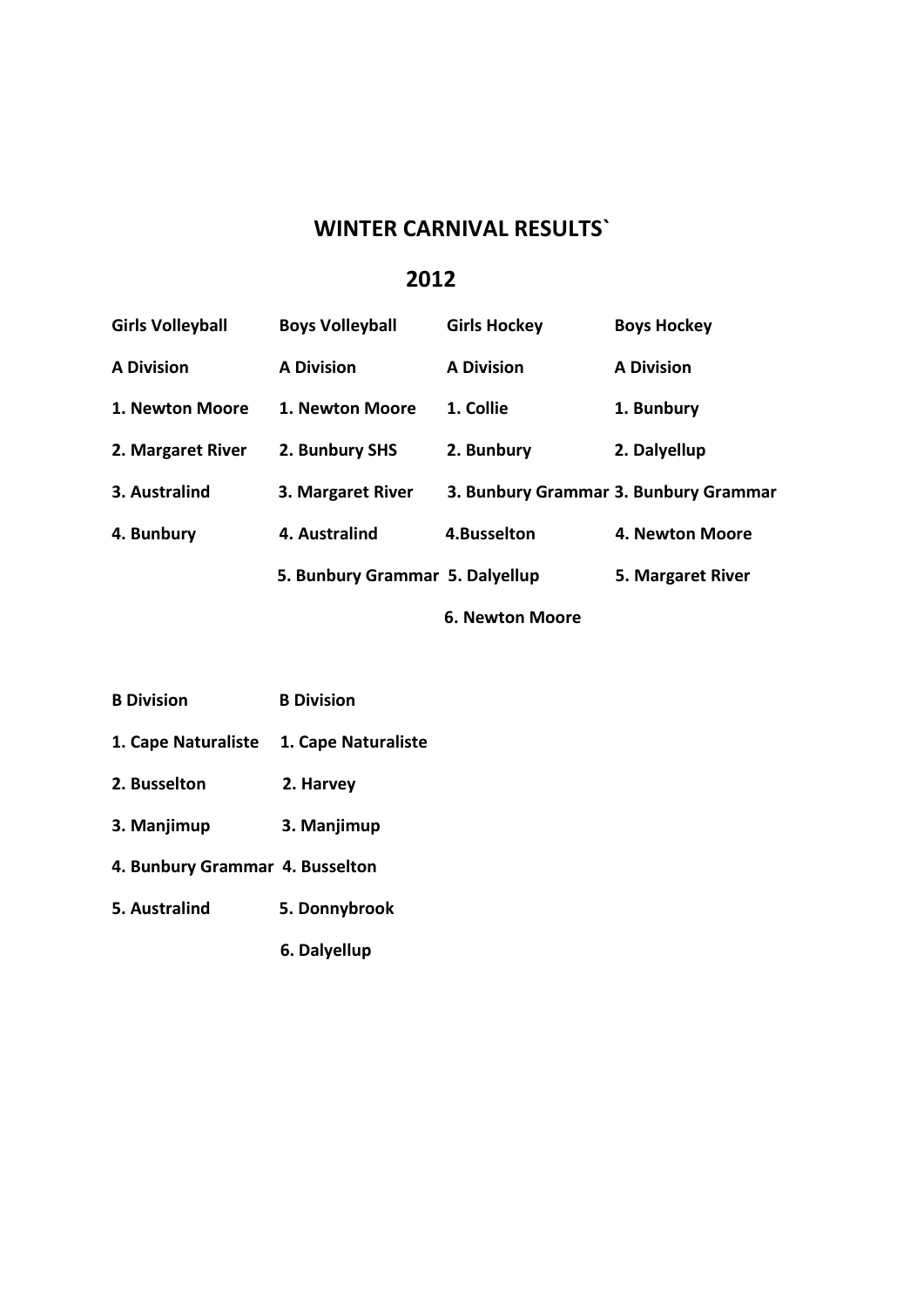| <b>Girls Soccer</b>              | <b>Boys Soccer</b>               | <b>Netball</b>                     | <b>Football (AFL)</b> |
|----------------------------------|----------------------------------|------------------------------------|-----------------------|
| <b>A Division</b>                | <b>A Division</b>                | <b>A Division</b>                  | <b>A Division</b>     |
| 1. Australind                    | 1. Bunbury SHS                   | 1. Bunbury SHS                     | 1. Bunbury SHS        |
| 2. Busselton                     | 2. Bunbury Grammar 2. Australind |                                    | 2. Manjimup           |
| 3. Bunbury SHS                   | 3. Busselton                     | 3. Newton Moore                    | 3. Australind         |
| 4. Newton Moore                  | 4. Newton Moore                  | 4. Bunbury Grammar 4. Newton Moore |                       |
| 5. Bunbury Grammar 5. Australind |                                  |                                    | 5. Bunbury Grammar    |

| <b>B</b> Division   | <b>B</b> Division          | <b>B</b> Division            | <b>B</b> Division |
|---------------------|----------------------------|------------------------------|-------------------|
| 1. Dalyellup        | 1. Dalyellup               | 1. Eaton                     | 1. Collie         |
| 2. Eaton            | 2. Eaton                   | 2. Bunbury SHS               | 2. Dalyellup      |
| 3. Manjimup         | <b>3. Cape Naturaliste</b> | 3. Manjimup                  | 3. Eaton          |
| 4. Cape Naturaliste | 4. Donnybrook              | 4. Bunbury Grammar 4. Harvey |                   |
| 5. Harvey           | 5. Collie                  | 5. Australind                |                   |
|                     | 6. Manjimup                | 6. Dalyellup                 |                   |
|                     |                            |                              |                   |

 **7. Busselton**

## **C Division**

- **1. Donnybrook**
- **2. Newton Moore**
- **3. Dalyellup**
- **4. Eaton**
- **5. Bunbury Grammar**
- **6. Harvey**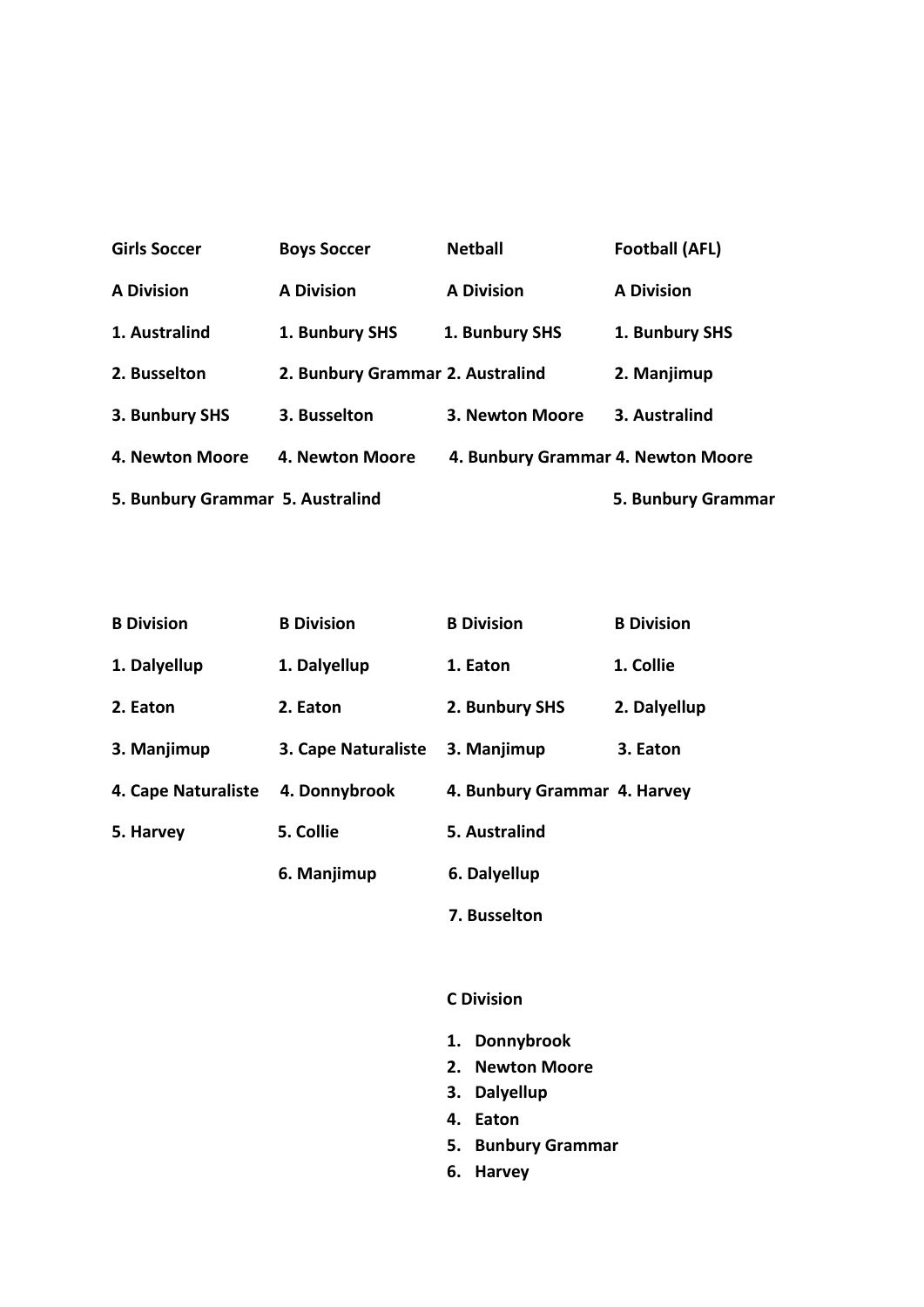| <b>Girls Basketball</b>    | <b>Boys Basketball</b> |
|----------------------------|------------------------|
| <b>A Division</b>          | <b>A Division</b>      |
| 1. Bunbury SHS             | 1. Bunbury SHS         |
| 2. Newton Moore            | 2. Australind          |
| 3. Collie                  | 3. Bunbury Grammar     |
| 4. Bunbury Grammar         | 4. Margaret River      |
| 5. Australind              | 5. Newton Moore        |
|                            |                        |
| <b>B</b> Division          | <b>B</b> Division      |
| 1. Manjimup                | 1. Cape Naturaliste    |
| 2. Busselton               | 2. Harvey              |
| 3. Margaret River          | 3. Busselton           |
| 4. Eaton                   | 4. Donnybrook          |
| 5. Harvey                  | 5. Dalyellup           |
| <b>6. Cape Naturaliste</b> |                        |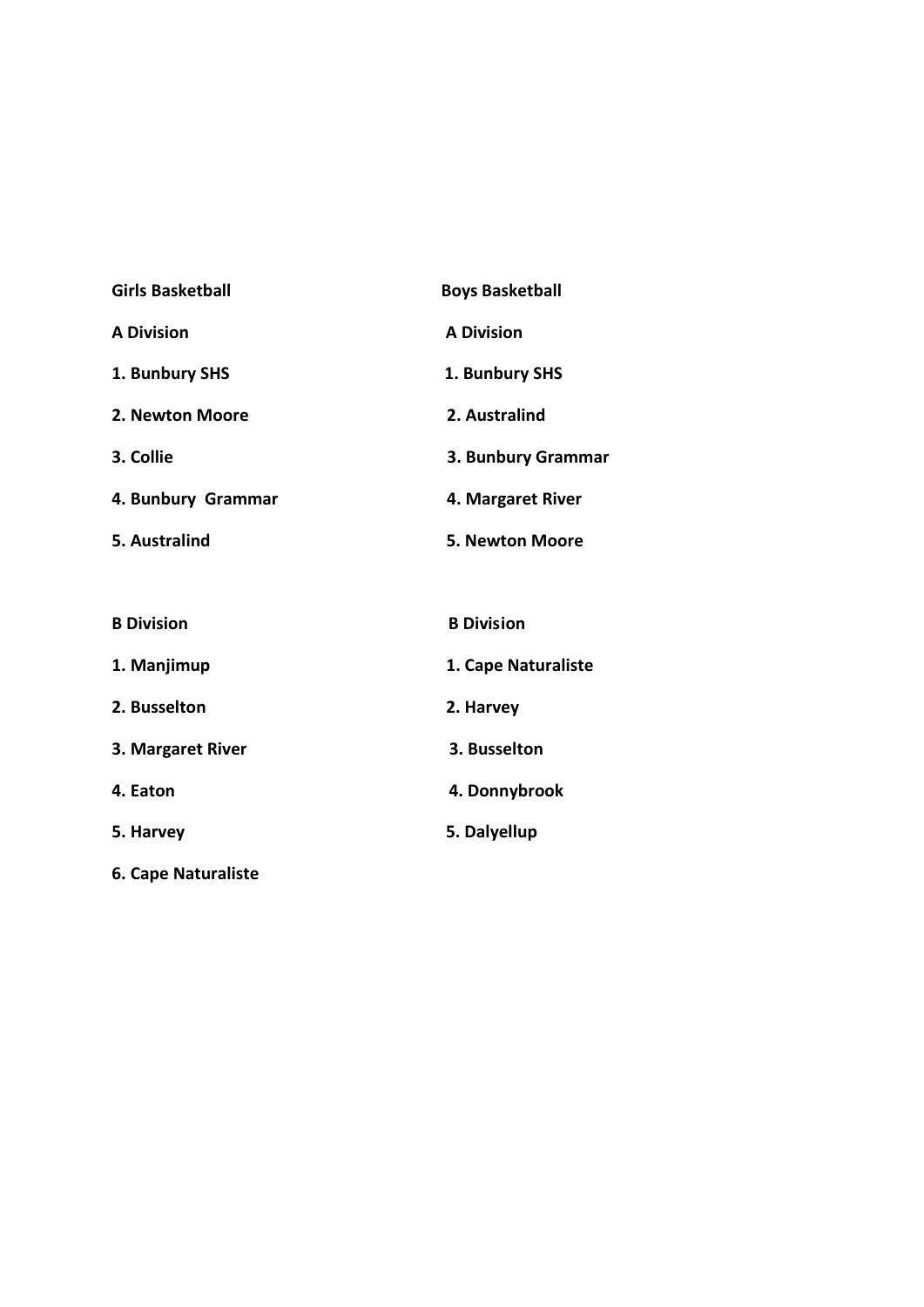#### **Champion School 2012**

**In each sport Schools were ranked in their finishing order. The first placed team from each school from A Grade then B Grade & C Grade were allocated points as follows:**  1<sup>st</sup> 20 pts, 2<sup>nd</sup> 19pts, 3<sup>rd</sup> 18 pts, 4<sup>th</sup> 17pts, 5<sup>th</sup> 16 pts, 6<sup>th</sup> 15pts, 7<sup>th</sup> 14pts, 8<sup>th</sup> 13pts, **9 th 12pts, 10th 11pts, 11 th 10pts, 12th 9pts and 13th 8pts.**

- **1. Bunbury 213 pts**
- **2. Newton Moore 195pts**
- **3. Bunbury Grammar 185 pts**
- **4. Australind 153pts**
- **5. Busselton 135pts**
- **6. Manjimup and Dalyellup 114pts**
- **8. Margaret River 96pts**
- **9. Cape Naturaliste 91pts**
- **10. Harvey 86pts**
- **11. Collie 82pts**
- **12. Eaton 81pts**
- **13.Donnybrook 46 pts**